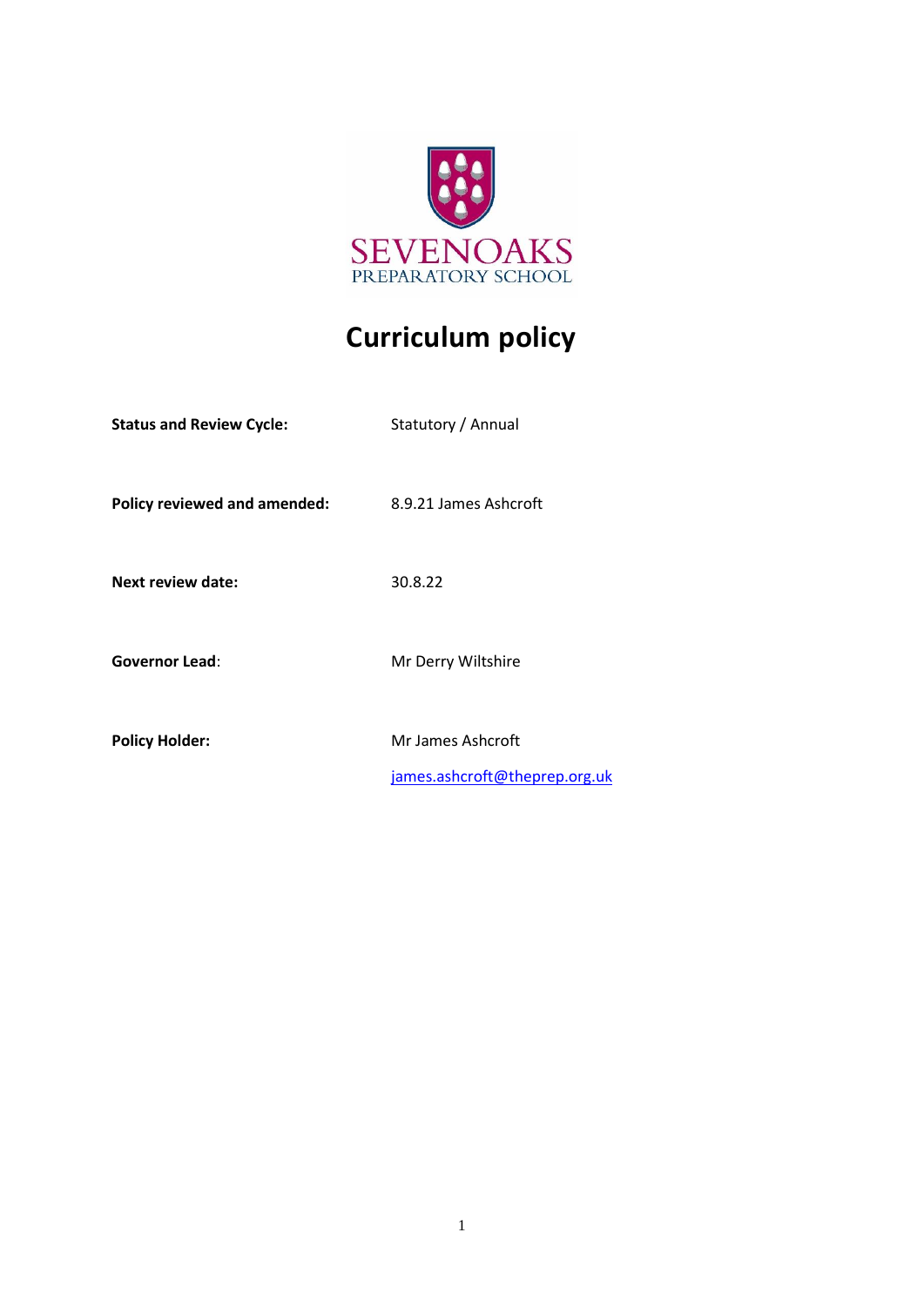# **CURRICULUM POLICY**

The Head, Chair of Governors and Deputy Head ensure that:

- we have a written policy on the curriculum, supported by the appropriate plans and schemes of work, providing for matters specified in the aims below
- the schemes of work are effectively implemented
- the policy, plans and schemes of work consider the ages, aptitudes and needs of all pupils, including those with an EHC plan or an IEP
- the policy, plans and schemes of work promote the fundamental British values of democracy, the rule of law, individual liberty, and mutual respect and tolerance of those with different faiths and beliefs reflected in our 'Way of Life'

#### **AIMS**

- to provide full-time supervised education for pupils of compulsory school age (construed in accordance with section 8 of the Education Act 1996), which gives pupils experience in linguistic, mathematical, scientific, technological, human and social, physical and aesthetic and creative education
- to ensure that pupils acquire speaking, listening, literacy and numeracy skills
- to provide personal, social, health and economic education (PSHEe) which reflects the school's aims and ethos and encourages respect for other people, paying particular regard to the protected characteristics set out in the 2010 Equalities Act of Age, Disability, Gender reassignment, marriage or civil partnership, pregnancy or maternity, Race, Religion or belief, sex and sexual orientation.
- to provide a programme of activities for pupils under compulsory school age, which is appropriate to their educational needs in relation to personal, social, emotional and physical development and communication and language skills
- to ensure that pupils below compulsory school age are provided with a programme of activities which is appropriate to their educational needs in relation to personal, social, emotional and physical development and communication and language skills
- to ensure that ALL pupils have the opportunity to learn and make progress
- to provide effective preparation of pupils for the opportunities, responsibilities and experiences of life in British society according to Fundamental British Values.
- provide pupils with a full and rounded entitlement to learning.
- promote a healthy lifestyle
- inspire pupils to a have commitment to learning which will last a lifetime and encourage a growth mindset
- promote high standards in all learning and teaching
- promote community cohesion

The principal language of instruction is English. Lessons are delivered in written and spoken English and support is provided for pupils whose first language is not English.

Religious education is also provided for all pupils.

An appropriate programme of career and enterprise education takes place in KS3 which is presented in an impartial manner, enables them to make informed choices about a broad range of career options and helps to encourage them to fulfil their potential.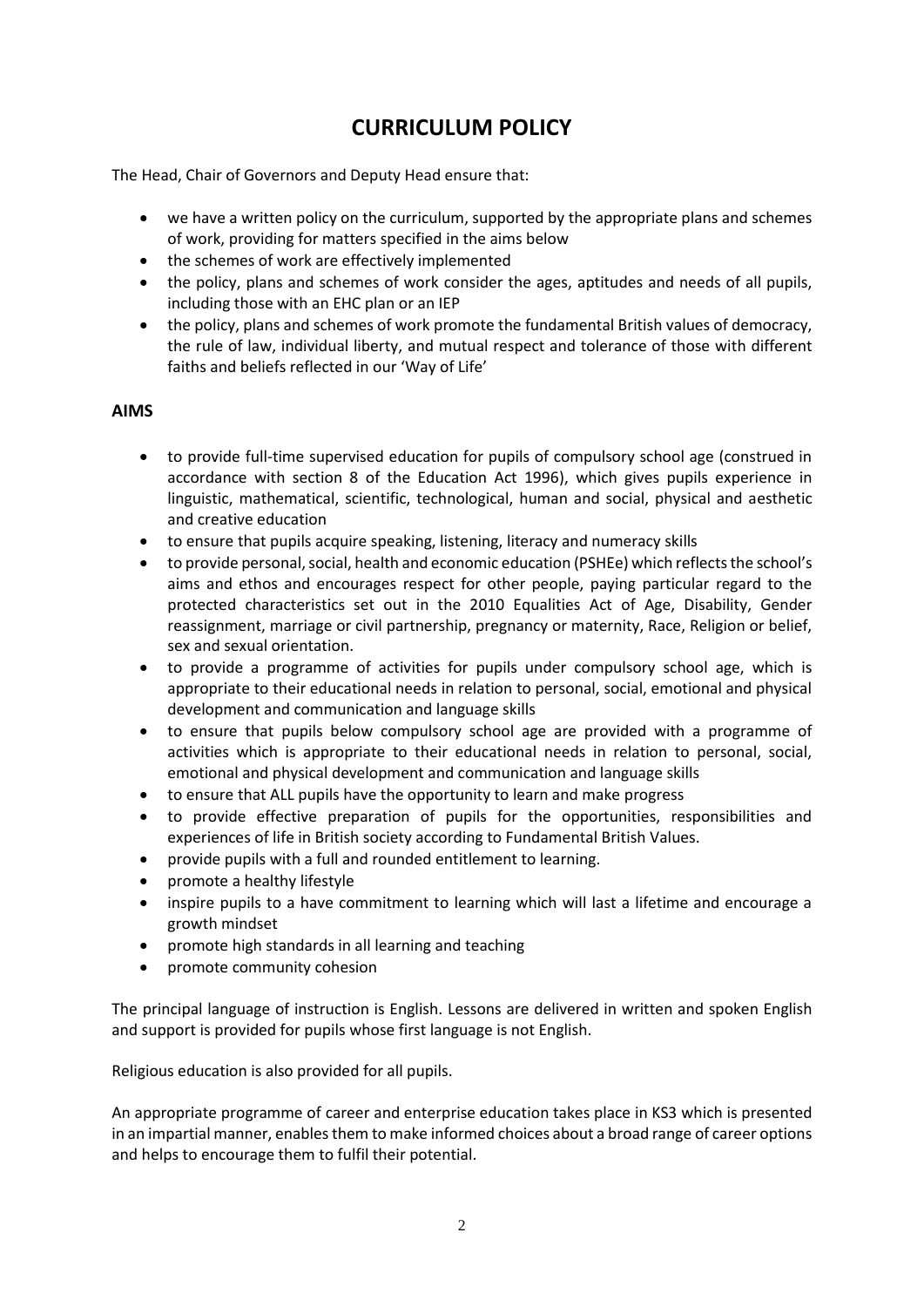#### **EQUAL OPPORTUNITIES**

Entry to all programmes of study is based on academic suitability and appropriateness, regardless of sex, race, disability, religion or belief. All pupils have the opportunity to learn and make progress.

#### **Disabilities:**

In accordance with the statutory requirements the school aims to make the curriculum accessible to all pupils as far as is reasonably practicable. The school has an Accessibility Plan which is available to parents on request.

#### **SPECIAL EDUCATIONAL NEEDS**

Where a pupil has an EHC plan, education is provided which fulfils its requirements. A policy has been written and put into practice according to the *Children and Families Act [2014] and the SEN and the Disability Code of Practice, 0-25 years 2015 (SEND Code 2015) and the Equality Act.* PEPs and Pupil Passports (IEPs) are written and progress and support is recorded for pupils with significant learning difficulties or disabilities, ensuring that all needs are catered for.

#### **DIFFERENTIATION**

A variety of differing teaching and learning methods and materials are used in all courses to suit pupils' different needs. This is supported by the Learning Support, HLP and EFL departments.

#### **SUBJECTS OFFERED**

#### **Each subject has a designated Head of department in the Prep and a Subject Coordinator in the Pre-Prep (Appendix A)**

- **KS1** Subject teaching can be topic based. Curriculum provided in English [listening, speaking, reading and writing], mathematics, science, history, geography, French, art, DT, physical education, games, music, religious education, PSHEe, Computer design and creativity, swimming, outdoor education.
- **KS2** Curriculum provided in English [listening, speaking, reading and writing], mathematics, science, history, geography, French, Spanish [Y6 only], art, DT, physical education, games, music, religious education, PSHEe, computer design and creativity swimming [Y3 only], drama, Outdoor learning, study skills, critical thinking.
- **KS3** Common Entrance curriculum provided in English [listening, speaking, reading and writing], mathematics, science, history, geography, French, Spanish, art, DT, physical education, games, music, religious education, PSHEe, Computer design and creativity, drama, philosophy, critical thinking.

Pupils are set for mathematics from Years 3 to 6. In Year 7 and 8, pupils are set in three major subject groupings: maths/science, English/humanities, Spanish/French. Occasionally, pupils will opt out of French or Spanish if SEND support is in place or an alternative program is deemed more suitable for an individual pupil.

#### **RELIGIOUS EDUCATION**

Religious education is available to all pupils. Parents have the right to withdraw their children from religious education.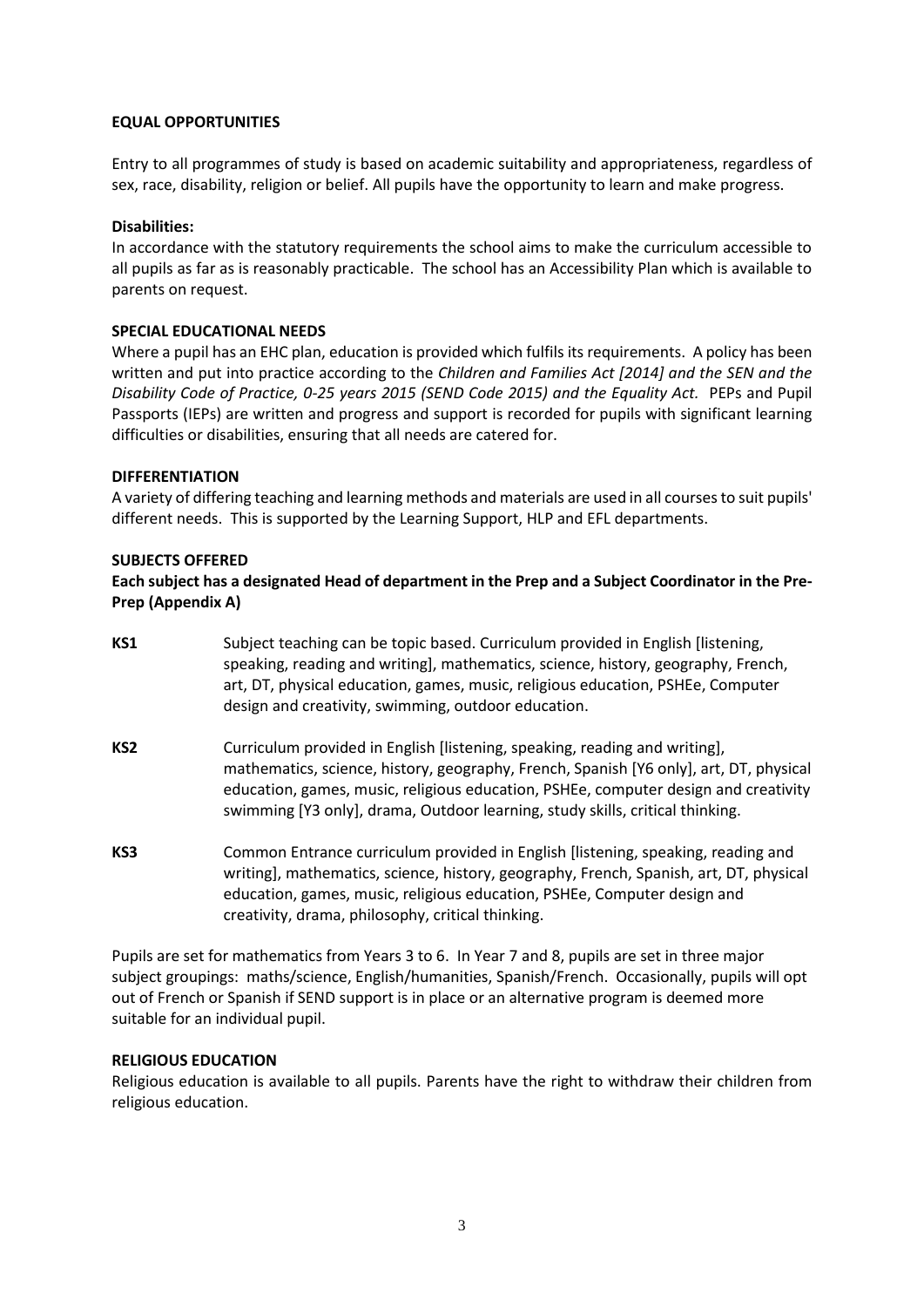#### **Collective worship**

All pupils up to Year 8 are expected to take part in weekly collective worship. The worship is of a broadly Christian ethos, but it is not distinctive of a particular Christian denomination.

The school has a programme of collective worship involving some whole-school assemblies, house assemblies and tutor group assemblies. Whole school assemblies take place at least once every halfterm, House assemblies once per term, In the Prep School form periods take place once per week.

Parents have a right to withdraw their children from acts of collective worship. Parents should inform the Head or Head of Pre-Prep, in writing, if they wish to withdraw their child from collective worship.

#### **Relationship and sex education**

The school provides sex education in the basic curriculum for all Prep pupils, in which pupils are encouraged and guided by moral principles and taught to recognise the value of family life.

A full statement of the school's sex education policy (contained within the Values Policy) is available to parents with details of timings and lesson content. It has been drawn up in consultation with staff, pupils and parents, and takes into account the views of representatives from the community. It has regard for the government's guidance in *Sex and Relationship Education Guidance (0116/2000) and 2008 Review of RSE and the Children, Schools and Families Act 2010.*

In accordance with the law the biological aspects of human reproduction remain compulsory for all pupils, but parents may withdraw their children from any other part of the sex education provided without giving reasons.

RSE is taught as an independent subject from time to time, throughout the academic year, using consultants and school teaching staff, to Years 5 to 8.

Aspects of RSE are taught within RE, PSHEe and science classes. RSE lessons to Years 5 to 8 are taught by members of the teaching staff and school nurse.

The Head of PSHEe works closely with any external organisation, ensuring good communication at all times.

The governing body have determined that the RSE curriculum should start with Y5.

#### **POLITICAL EDUCATION**

The promotion of partisan political views in the teaching of any subject in the school is forbidden by law. Where political issues are introduced they are presented in a balanced manner.

#### **COMMUNITY COHESION/ FUNDAMENTAL BRITISH VALUES (FBV)**

The whole school values a society in which there is a common vision and sense of belonging by all communities; a society in which the diversity of people's backgrounds and circumstances is appreciated and valued; a society in which similar life opportunities are available to all; and a society in which strong and positive relationships exist and continue to be developed in the workplace, in schools and in the wider community. The school's 'Way of Life' forms the backbone our school ethos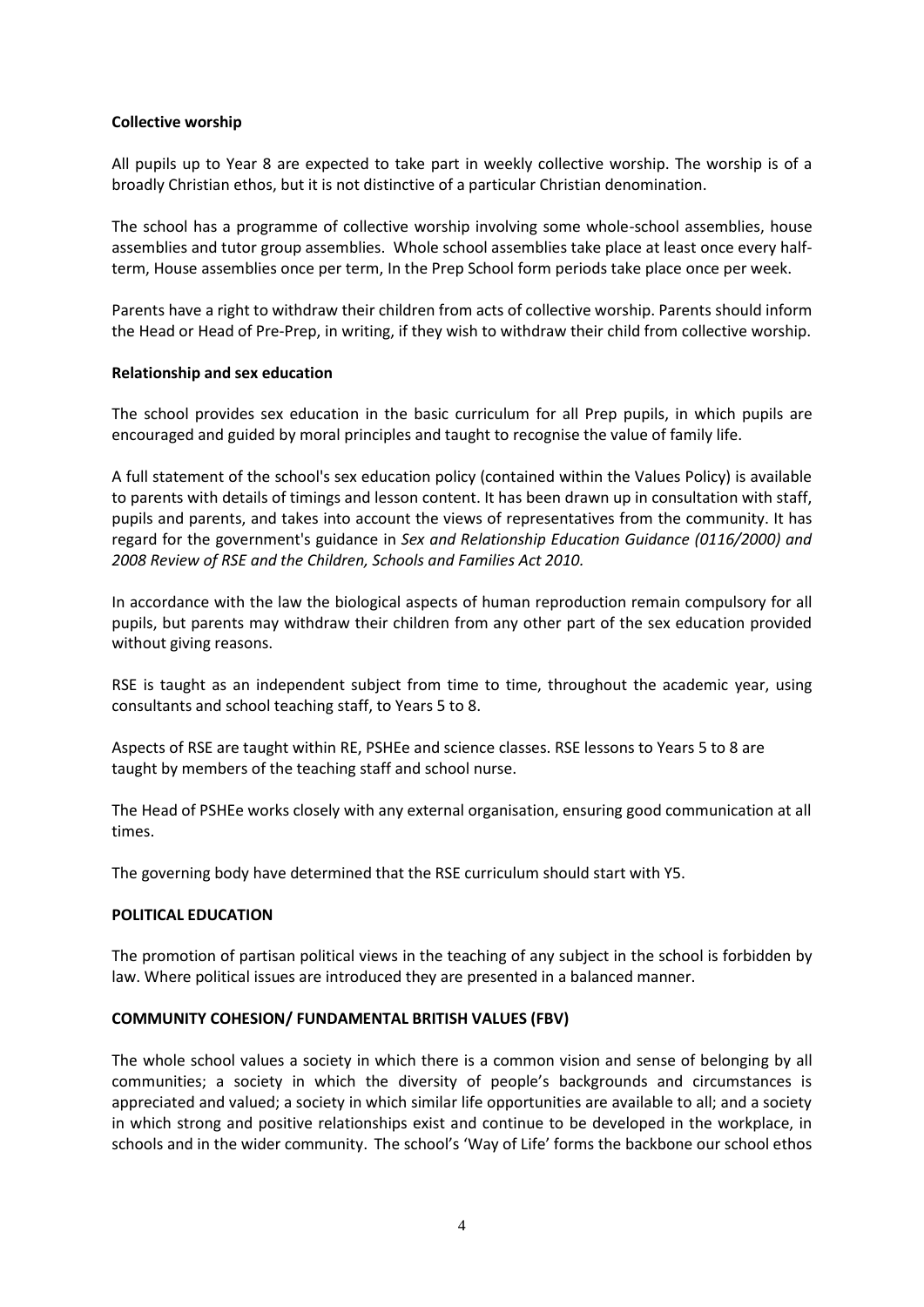and describe the rules by which our pupils and staff function within the school community. These are reflected in the PSHEe curriculum, the school song and form the basis for Form assemblies.

#### **PE AND GAMES**

All pupils are expected to take part in the school's physical education and games programme. Pupils can only be excused from PE and games lessons for medical reasons, for which a note from a parent will suffice, or other reasons agreed with the school. A mobile telephone is always available for activities in remote locations.

#### **EXTRA-CURRICULAR ACTIVITIES**

All children receive a rich provision of classroom and extra-curricular activities. The school has a wide and varied programme of cultural, intellectual and sporting activities that take place outside the formal curriculum. These are activities that develop a range of character attributes, such as resilience and grit, which underpin success in education and employment. All pupils are expected to take part in the programme of sports matches but other activities are optional. The school is continually focussing on the development of the range/variety and staffing of the extra-curricular activities offered. The school has a charging and remission procedure which is communicated to parents by the Bursar.

#### **HOMEWORK**

All schools have the right to determine their homework policies and this school expects homework to be set as appropriate. As guidance the school expects pupils to spend the following times on homework:

#### **In the Pre-Prep school weekly homework expectations are as follows:**

- Reception: Daily Reading sent home with contact book; CVC word building
- Year 1 reading each evening 30 minutes maths or topic weekly spelling revision for test
- Year 2 reading twice per week 30 minutes maths 40 minutes on a 'finding out' activity weekly spelling revision for test

#### **In the Prep School weekly homework expectations are as follows:**

- Year 3 20-30 minutes twice a week (three times a week after Christmas) comprising of writing/grammar and mental arithmetic Humanities homework grid differentiated by task and ability for the weekend H/W Weekly spelling and tables revision for test; 10 minutes reading to an adult each evening. Year 4 20-30 minutes per evening comprising of reading, writing/grammar,
- maths, science or topic work; Weekly spelling and tables revision for test.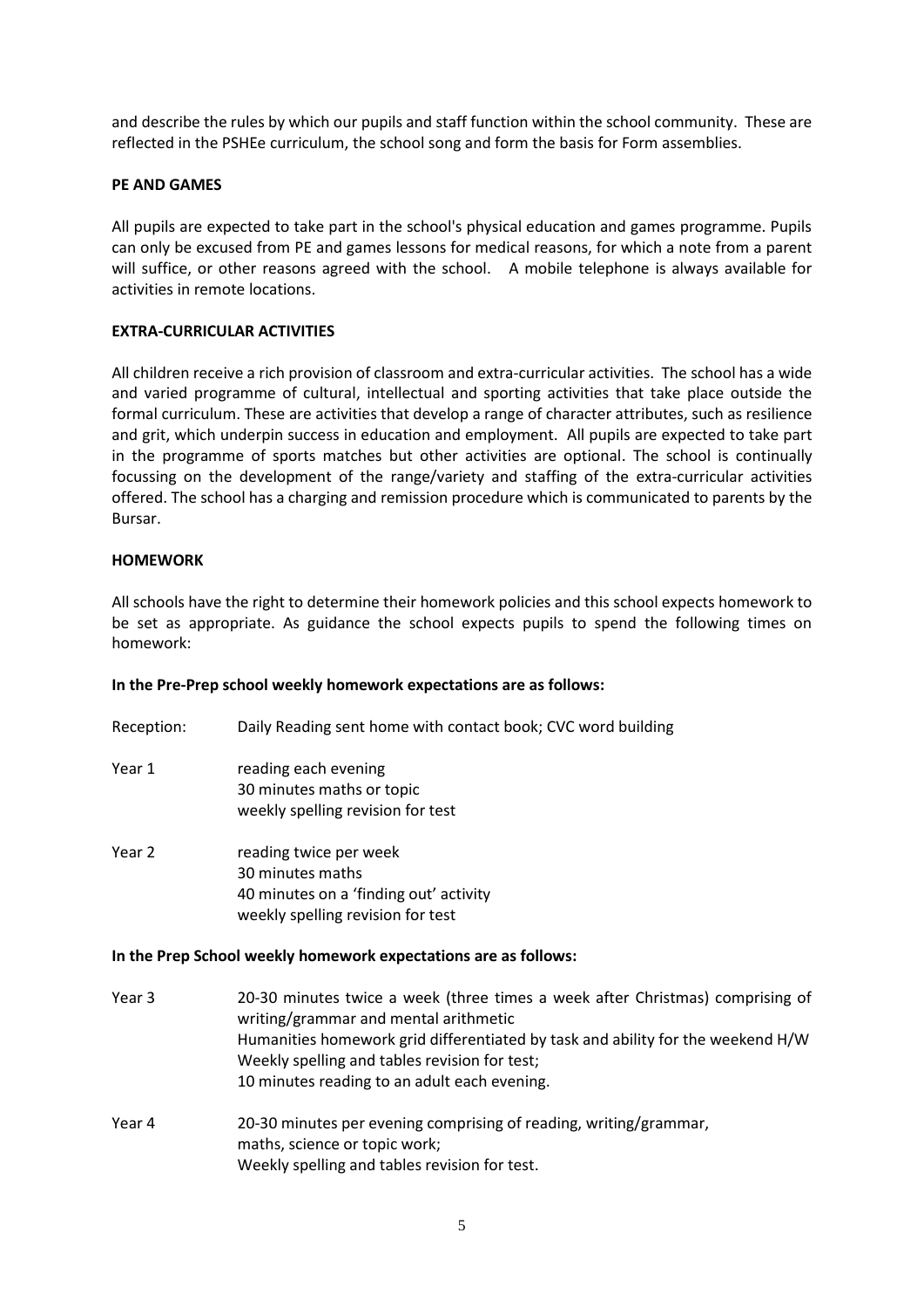| Year 5 | 30-45 minutes per evening of one subject from the following list:<br>English,<br>mathematics, science, French, humanities. Weekly spelling list.                                            |
|--------|---------------------------------------------------------------------------------------------------------------------------------------------------------------------------------------------|
| Year 6 | 45-60 minutes per evening of one subject from the following list: English,<br>mathematics, science, humanities. [30 minutes of Spanish & French]<br>Weekly spelling list.                   |
| Year 7 | 60 minutes per subject across the week from the following list: English, science,<br>history, geography. 90 minutes of mathematics. 30 minutes of Spanish & French<br>Weekly spelling list. |
| Year 8 | 60 minutes per subject across the week from the following list: English, science,<br>geography, history. 30 minutes of Spanish & French. 90 minutes of mathematics.                         |

#### **CONCERNS AND COMPLAINTS**

Parents who have concerns about any aspect of the curriculum should discuss these in the first instance with the pupil's Form Teacher. If necessary, the teacher may refer the issue up to the Head of Department, Assistant Heads, Deputy Head, Head of the Pre-Prep or the Head as appropriate.

Complaints made directly to any of the latter will usually be referred to the Form teacher. If the issue is not resolved parents should make an official complaint in writing to the Head. For procedures beyond this please refer to the SPS Complaints Procedure which can be found on the website or via the school office.

#### **MONITORING AND REVIEW**

This policy will be monitored by the Deputy Head and assisted by the SMT who will report to the Head on its implementation on a regular basis.

The Head will report to the Governing Body's Curriculum Committee on the progress of the policy and will recommend any changes.